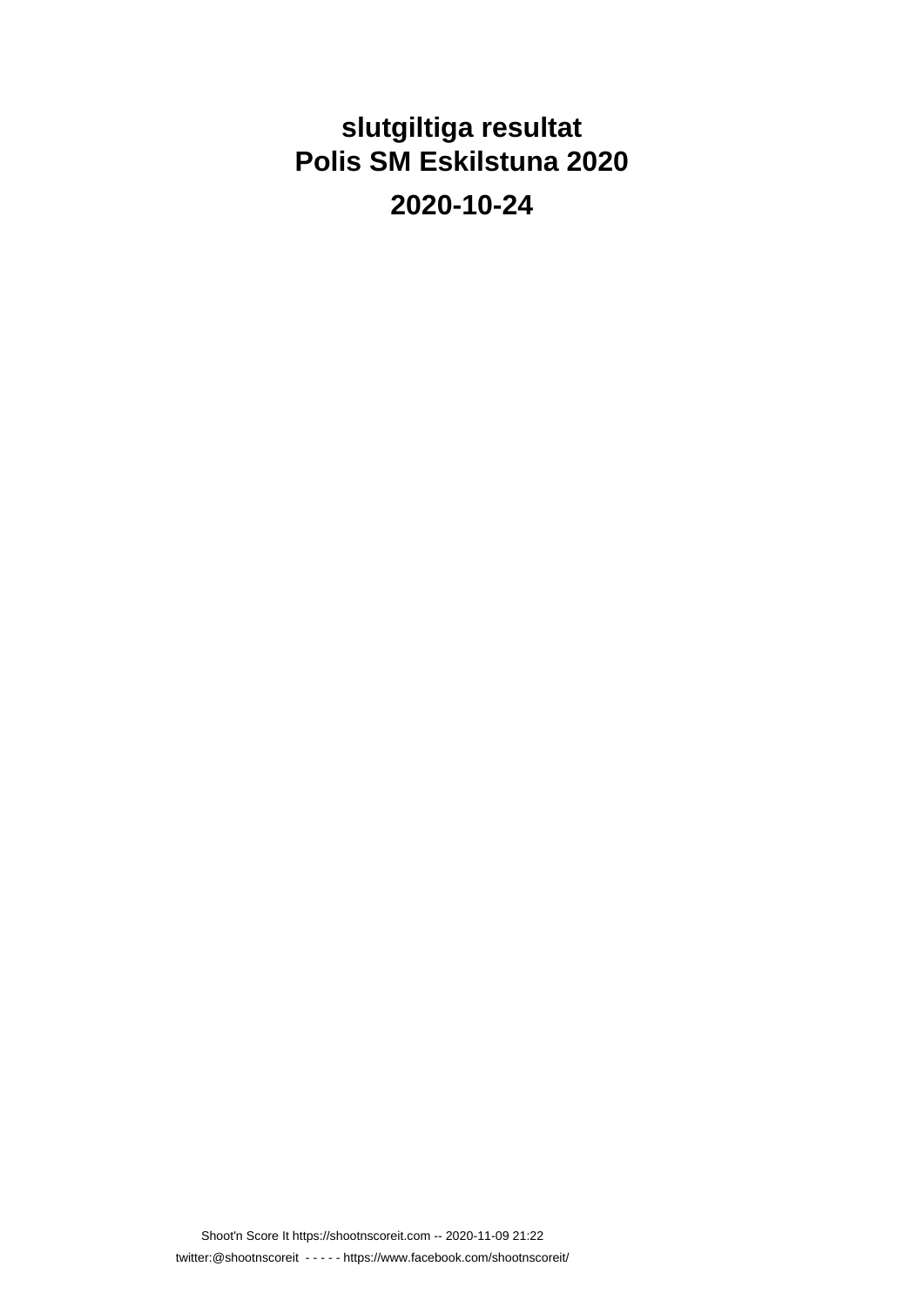## **Results for Polis SM Eskilstuna 2020**

#### **PRODUCTION results**

| #.             | <b>MATCH</b><br><b>PROCENT</b> | <b>MATCH</b><br><b>POÄNG</b> | <b>Tävlande</b><br>#. Namn   | <b>DIV</b>  |                |   | CAT CLS REG | <b>ICS</b>  |
|----------------|--------------------------------|------------------------------|------------------------------|-------------|----------------|---|-------------|-------------|
| $\mathbf{1}$   | 100.00                         | 618.6274                     | 57. Rasmus Gyllenberg        | -Production | $\blacksquare$ | U | <b>SWE</b>  | gylla       |
| 2              | 97.81                          | 605.1045                     | 33. Jonas Björk              | -Production | $\blacksquare$ | U | <b>SWE</b>  | whistler    |
| 3              | 94.99                          | 587.6556                     | 21. Clas Öhman               | -Production | $\blacksquare$ | U | <b>SWE</b>  | clisse      |
| 4              | 92.19                          | 570.2950                     | 3. Eric Carlsson             | -Production | $\blacksquare$ | U | <b>SWE</b>  | ericar      |
| 5              | 90.00                          | 556.7511                     | 7. Stefan Johannesson        | -Production | SS             | U | <b>SWE</b>  | st3f4n      |
| 6              | 87.33                          | 540.2347                     | 4. Erik Lennmarken           | -Production | $\blacksquare$ | U | <b>SWE</b>  |             |
| $\overline{7}$ | 84.53                          | 522.9007                     | 40. Johan Gripenrot          | -Production | $\blacksquare$ | U | <b>SWE</b>  |             |
| 8              | 82.98                          | 513.3547                     | 23. Tommy Hjelm              | -Production | S              | U | <b>SWE</b>  | thrader     |
| 9              | 79.39                          | 491.1122                     | 54. David Lindhe             | -Production | $\blacksquare$ | U | <b>SWE</b>  | davlin      |
| 10             | 77.63                          | 480.2709                     | 27. Mikael Olsson            | -Production | S              | U | <b>SWE</b>  | mikols14    |
| 11             | 76.17                          | 471.2371                     | 15. Daniel Lindqvist         | -Production | $\blacksquare$ | U | <b>SWE</b>  |             |
| 12             | 75.32                          | 465.9320                     | 62. Magnus "Kotte" Granqvist | -Production | $\blacksquare$ | U | <b>SWE</b>  | kotte69     |
| 13             | 73.95                          | 457.4498                     | 43. Magnus Granath           | -Production | $\blacksquare$ | U | <b>SWE</b>  | granath     |
| 14             | 73.77                          | 456.3562                     | 32. Tina Oskarsson           | -Production | L              | U | <b>SWE</b>  | xena        |
| 15             | 73.00                          | 451.5992                     | 29. Niklas Tuvesson          | -Production | $\blacksquare$ | U | <b>SWE</b>  | gonzo       |
| 16             | 72.85                          | 450.6995                     | 20. Linus Hagstedt           | -Production | $\blacksquare$ | U | <b>SWE</b>  | linush      |
| 17             | 72.78                          | 450.2368                     | 37. Kristian Lindfors        | -Production | $\blacksquare$ | U | <b>SWE</b>  | lindfors    |
| 18             | 71.22                          | 440.5876                     | 59. Göran Palm               | -Production | $\blacksquare$ | U | <b>SWE</b>  |             |
| 19             | 70.28                          | 434.7553                     | 39. Örjan Ö                  | -Production | $\blacksquare$ | U | <b>SWE</b>  |             |
| 20             | 69.38                          | 429.2208                     | 52. Kristian Gustafsson      | -Production | $\blacksquare$ | U | <b>SWE</b>  |             |
| 21             | 68.80                          | 425.6461                     | 38. Fredrik S                | -Production | $\blacksquare$ | U | <b>SWE</b>  | axiom       |
| 22             | 67.34                          | 416.5960                     | 30. Linus Johansson          | -Production | $\blacksquare$ | U | <b>SWE</b>  |             |
| 23             | 65.07                          | 402.5384                     | 22. Robin Henriksen          | -Production | S              | U | SWE         | henke       |
| 24             | 63.46                          | 392.5923                     | 6. Jens Lindström Lönn       | -Production | $\blacksquare$ | U | SWE         | ulvhedin    |
| 25             | 63.42                          | 392.3471                     | 51. Andreas Bagoly           | -Production | $\blacksquare$ | U | SWE         | baggen      |
| 26             | 62.54                          | 386.8983                     | 2. Josef Yousefian           | -Production | $\blacksquare$ | U | SWE         | joyo        |
| 27             | 62.36                          | 385.7485                     | 5. Fredrik Berg              | -Production | $\blacksquare$ | U | SWE         |             |
| 28             | 61.88                          | 382.7803                     | 28. Magnus Edström           | -Production | $\blacksquare$ | U | SWE         | mange       |
| 29             | 60.53                          | 374.4694                     | 10. P Hessling               | -Production | $\blacksquare$ | U | SWE         | hessling    |
| 30             | 57.20                          | 353.8762                     | 56. Henrik Engberg           | -Production | $\blacksquare$ | U | SWE         | jormungandr |
| 31             | 57.12                          | 353.3421                     | 45. Per Svensson             | -Production | $\blacksquare$ | U | SWE         |             |
| 32             | 56.74                          | 351.0318                     | 35. Björn Rönnmark           | -Production | $\blacksquare$ | U | SWE         | bjorn       |
| 33             | 55.91                          | 345.8999                     | 12. Linus Nilsson            | -Production | $\blacksquare$ | U | SWE         |             |
| 34             | 54.87                          | 339.4676                     | 11. David Geraae             | -Production |                | U | SWE         |             |
| 35             | 52.47                          | 324.5930                     | 60. Robert Björk             | -Production | S              | U | SWE         | robbocop    |
| 36             | 50.09                          | 309.8452                     | 1. Mikael Söderström         | -Production | S              | U | SWE         | soder       |
| 37             | 47.23                          | 292.1585                     | 16. Sam sund                 | -Production |                | U | SWE         | gsam        |
| 38             | 46.71                          | 288.9579                     | 47. Ann Norlin               | -Production | L              | U | SWE         | bbb         |
|                |                                |                              |                              |             |                |   |             |             |

Shoot'n Score It https://shootnscoreit.com -- 2020-11-09 21:22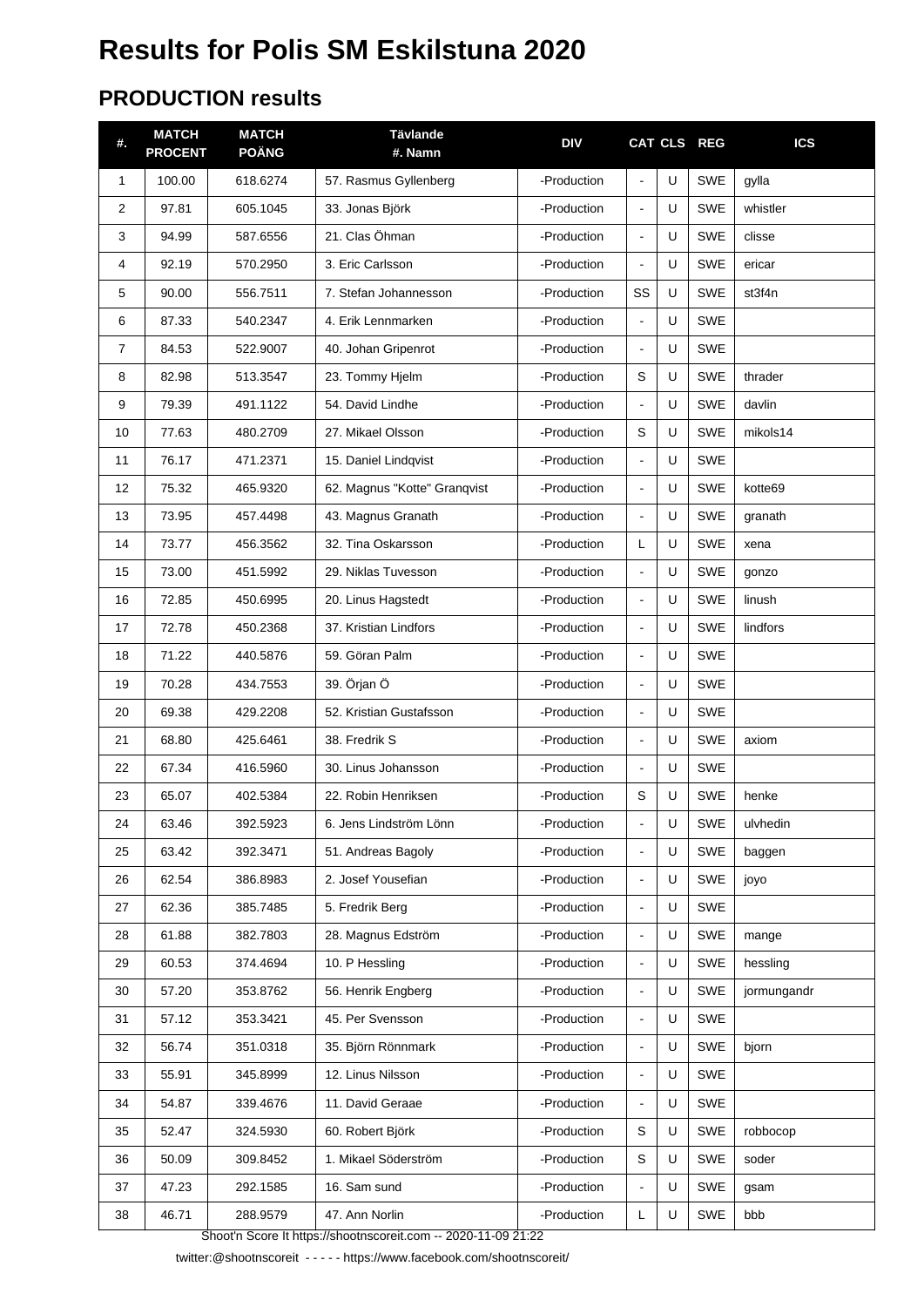| #. | <b>MATCH</b><br><b>PROCENT</b> | <b>MATCH</b><br><b>POÄNG</b> | Tävlande<br>#. Namn   | DIV         |                |   | CAT CLS REG | <b>ICS</b> |
|----|--------------------------------|------------------------------|-----------------------|-------------|----------------|---|-------------|------------|
| 39 | 45.52                          | 281.6211                     | 46. Reine Oxfält      | -Production | ۰              | U | <b>SWE</b>  | oxen       |
| 40 | 35.68                          | 220.7135                     | 58. Henrik Törnros    | -Production | $\,$ $\,$      | U | <b>SWE</b>  |            |
| 41 | 34.62                          | 214.1711                     | 55. Ln Johansson      | -Production | L              | U | <b>SWE</b>  | ellen      |
| 42 | 33.78                          | 208.9971                     | 31. Nicolai Kling     | -Production | $\,$ $\,$      | U | <b>SWE</b>  | k9nitro    |
| 43 | 26.81                          | 165.8407                     | 18. Madeleine Tö      | -Production | L              | U | <b>SWE</b>  |            |
| 44 | 21.47                          | 132.8019                     | 24. Christer Engström | -Production | $\blacksquare$ | U | <b>SWE</b>  | christer   |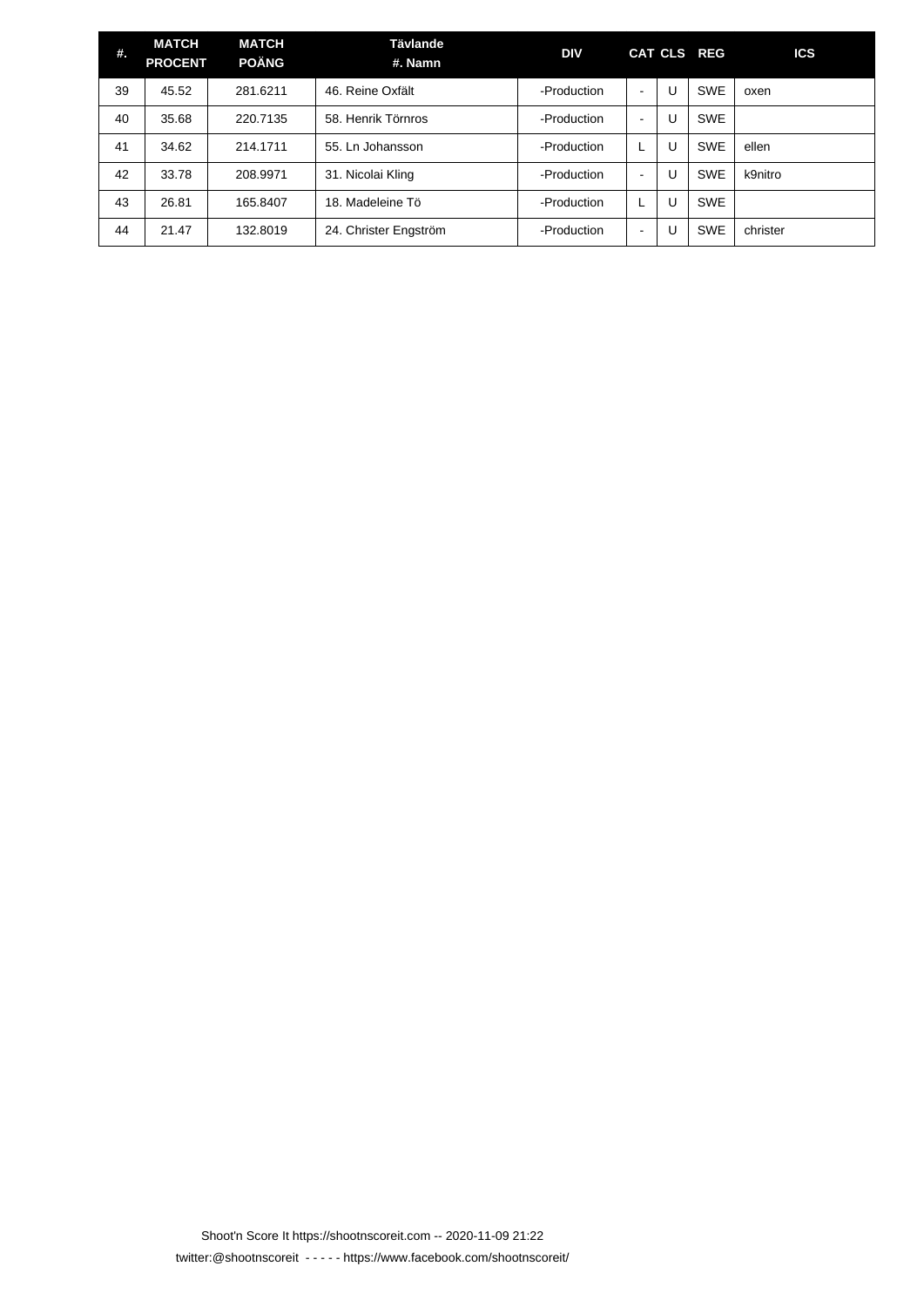## **Results for Polis SM Eskilstuna 2020**

#### **PRODUCTION LADY results**

| #.             | <b>MATCH</b><br><b>PROCENT</b> | <b>MATCH</b><br><b>POÄNG</b> | Tävlande<br>#. Namn | <b>DIV</b>  |   |   | CAT CLS REG | <b>ICS</b> |
|----------------|--------------------------------|------------------------------|---------------------|-------------|---|---|-------------|------------|
|                | 100.00                         | 456.3562                     | 32. Tina Oskarsson  | -Production |   | U | <b>SWE</b>  | xena       |
| $\overline{2}$ | 63.32                          | 288.9578                     | 47. Ann Norlin      | -Production | L | U | <b>SWE</b>  | bbb        |
| 3              | 46.93                          | 214.1710                     | 55. Ln Johansson    | -Production |   | U | <b>SWE</b>  | ellen      |
| 4              | 36.34                          | 165.8406                     | 18. Madeleine Tö    | -Production | ┕ | U | <b>SWE</b>  |            |

Shoot'n Score It https://shootnscoreit.com -- 2020-11-09 21:22